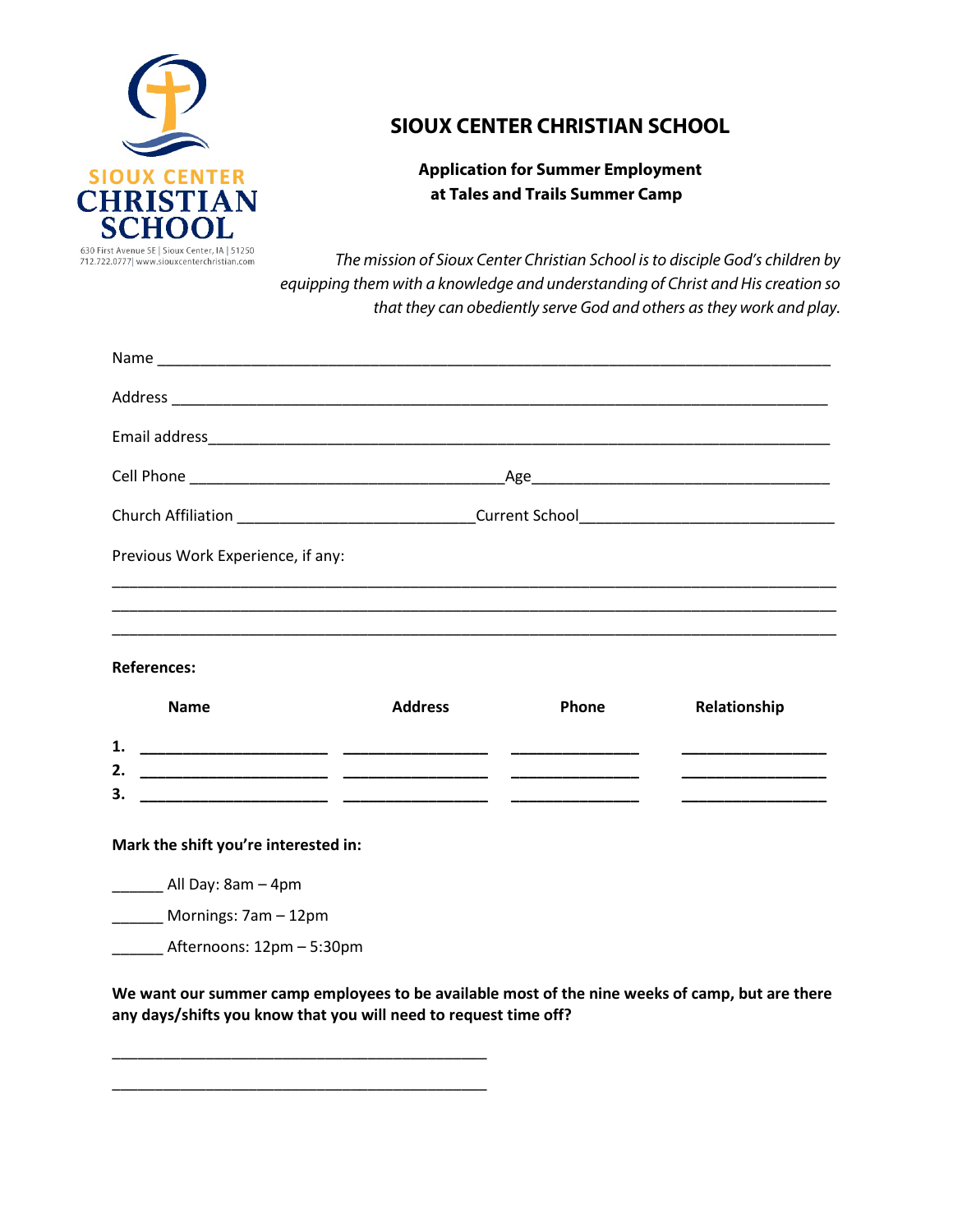## **Certifications**

| Have you ever plead "guilty" or "no contest" to or been convicted of a crime? If so, please   |      |    |  |  |
|-----------------------------------------------------------------------------------------------|------|----|--|--|
| explain on a separate page.                                                                   | Yes  | No |  |  |
| Have you ever been the subject of an investigation of an allegation of physical abuse, sexual |      |    |  |  |
| misconduct, sexual harassment, or an offense relating to children?                            | Yes. | No |  |  |
| Have you ever been discharged from a position or asked to resign?                             | Yes. | No |  |  |
| If so, please explain on a separate page.                                                     |      |    |  |  |
| Are you legally eligible for employment in this country?                                      | Yes  | No |  |  |
| Is there any emotional or physical condition that you are presently experiencing or have      |      |    |  |  |

**experienced that may affect your ability to teach on a day-to-day basis?** Yes No **If so, please explain on a separate page.**

I hereby declare that the information contained in this application is true, complete, and correct. I authorize, without reservation, Sioux Center Christian School and its representatives, employees, and/or agents to make any investigation of my personal, education, and employment history and my background.

I understand and support the mission, philosophy, and statement of faith held at Sioux Center Christian School. I also understand that if I were to become an employee of the school, I would be expected to be committed to behavior that is in keeping with biblical principles and the employee norms. My work and interactions with faculty, staff, and students should promote Christian convictions and maturity, give glory to God, and further His Kingdom.

I am a Christian and believe the Scripture of the Old and New Testaments to be the inspired Word of God, the only infallible rule of faith and practice. The Bible reveals the way of salvation in Jesus Christ (my Savior and Redeemer and Lord of all creation), requires a life of obedience to the Lord, and provides the key to understanding, to finding, and to interpreting purpose in life. I affirm and wholeheartedly agree with and commit to following the school's statement of faith.

One of the requirements for Sioux Center Christian School staff who have direct instructional contact with students is to become members at and regularly attend a confessionally-Reformed congregation that supports the school. I understand and agree to follow this church requirement if it fits my position. All staff members are to enroll any children in one of the local Christian Schools International (CSI) elementary or high schools. I understand and agree to follow this school enrollment requirement.

Such a requirement is not to be interpreted as a judgmental statement in regard to other Christian traditions. It is rather a reflection of the founding principles of Sioux Center Christian School and the institution's efforts to develop an educational program based on those convictions. An applicant does not need to be a member of a confessionally-Reformed congregation at the time of their application, if they are applying for a position for which confessionally-Reformed church membership is a requirement. However, we want to be up front that if an applicant is offered a position that does have this requirement, this church membership is a requirement of employment. Once a new employee moves to this area and begins their job, they would be expected to find a church home and affiliate with one of the many churches in the area that fits this requirement if applicable to the desired employment position.